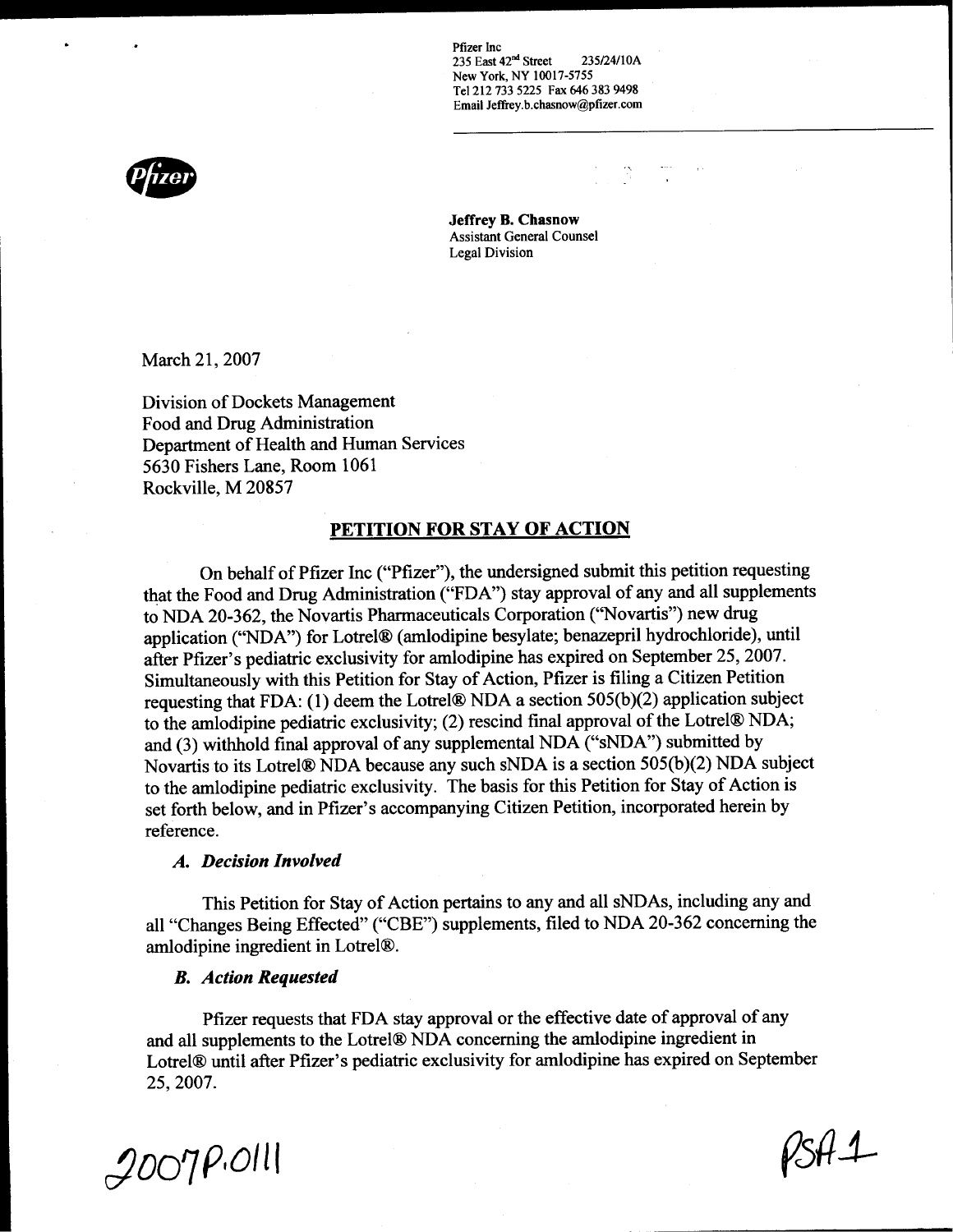# C. Statement of Grounds

The effective date of approval of any sNDAs for Lotrel® concerning the amlodipine ingredient in Lotrel® should be deferred until after September 25, 2007, because Novartis's Lotrel® NDA is subject to Pfizer's pediatric exclusivity. As set forth in the accompanying Citizen Petition, Lotrel® was approved under section  $505(b)(1)$  of the FDCA based on a right of reference to Pfizer's amlodipine IND and NDA. Pfizer granted the right of reference under terms of a License Agreement that Pfizer and Ciba-Geigy Corp., a predecessor to Novartis, executed in 1989.

On March 21, 2007, in response to Novartis's repudiation of the License Agreement, Pfizer notified FDA that Pfizer is revoking Novartis's right of reference to Pfizer's amlodipine IND and NDA, effective midnight, March 25, 2007. (Citizen Petition, Tab 1, Attachment A). As explained in Pfizer's Citizen Petition, as a result of this revocation Novartis's Lotrel® NDA became an application under section 505(b)(2), subject to Pfizer's pediatric exclusivity for amlodipine. Moreover, any supplement to the Lotrel® NDA must also be considered as an NDA under section 505(b)(2) subject to pediatric exclusivity.

Thus, as explained more fully in the Citizen Petition, FDA should defer the effective date of approval of any sNDA for Lotrel® concerning the amlodipine ingredient in Lotrel® until after the expiration of the pediatric exclusivity period for amlodipine. Until now, Pfizer has been supplying amlodipine to Novartis for use in manufacturing Lotrel®. As a consequence of Novartis's repudiation of the License Agreement, however, Pfizer is no longer supplying amlodipine to Novartis. Thus, Pfizer expects that Novartis may seek FDA approval for a manufacturing supplement in order to substitute an alternative amlodipine source .' FDA should defer the effective date of any such supplement until after September 25, 2007.

As set forth below, this Petition for Stay of Action satisfies the requirements for a mandatory grant of a stay under agency regulations. 21 CFR  $\S$  10.35(e).

The petitioner will otherwise suffer irreparable injury. Pfizer faces imminent, substantial and irreparable injury in the absence of a stay. Pfizer holds the NDA for Norvasc® (amlodipine beyslate), the reference listed drug for amlodipine. In response to a written request from FDA, Pfizer conducted pediatric studies of amlodipine and earned an additional six months of exclusivity as a result. Unless the stay is granted, Novartis will be able to continue selling Lotrel® during the period of pediatric exclusivity. Thus, Pfizer will lose its pediatric exclusivity rights as against Novartis, and, with those rights, the monetary reward to which Pfizer is statutorily entitled after expending substantial efforts on studies of the safety and efficacy of its product in children .

The petitioner's case is not frivolous and is being pursued in good faith. The accompanying Citizen Petition demonstrates that Pfizer's case is not frivolous. Rather, it is strong and compelling, and is being pursued in good faith. Pfizer has raised

<sup>&</sup>lt;sup>1</sup> Because Novartis would be seeking approval of a new manufacturing process as well as a new manufacturing site, a prior approval supplement is necessary. 21 CFR 314.70(b); FDA, Changes to an Approved NDA or ANDA 3, 9-14 (2004). If Novartis submits a "Changes Being Effected" supplement, FDA should notify Novartis that a prior approval supplement is required.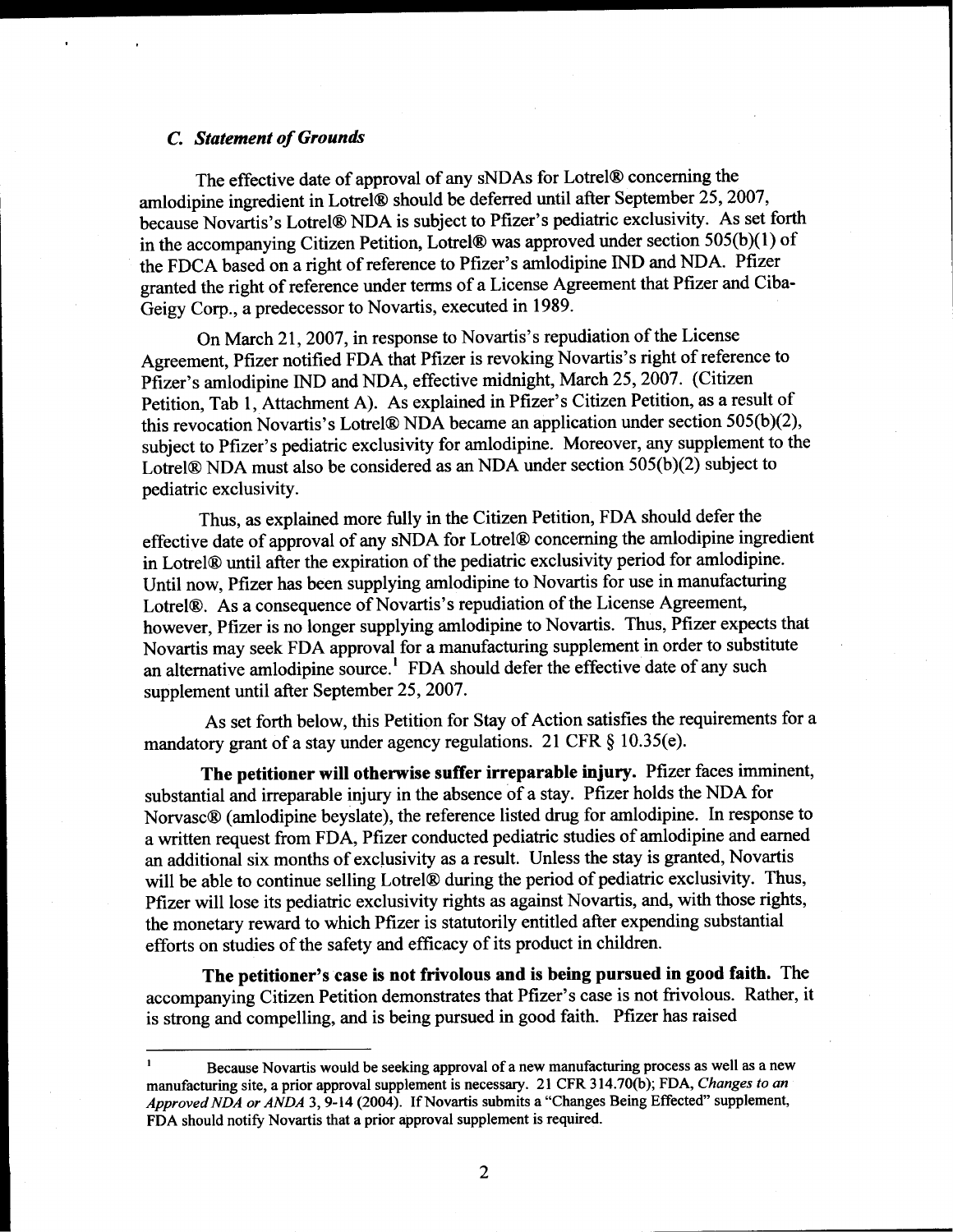persuasive legal and policy reasons for enforcing its pediatric exclusivity for amlodipine as against the Lotrel® NDA and for withholding approval of any supplements to that NDA.

The petitioner has demonstrated sound public policy grounds supporting the stay. Pfizer had established sound public policy grounds supporting the stay. As FDA has stated, "[t]he pediatric exclusivity provision has done more to generate clinical studies and useful prescribing information for the pediatric population than any other regulatory or legislative process to date." S. Rep. 107-79 at 5 (2001) (citing FDA's January 2001 Status Report to Congress). The agency has thus repeatedly rejected attempts by generic applicants to manipulate the statutory regime in such a way as to deprive innovators who have invested the extensive time and resources required for pediatric studies of their exclusivity.<sup>2</sup> FDA has been careful to preserve the incentive and to ensure that grants of pediatric exclusivity are certain.

Here, Pfizer responded to the incentive and conducted studies of amlodipine that produced valuable information concerning effects of the drug on children. FDA should not permit Novartis to circumvent Pfizer's pediatric exclusivity and undermine the incentive to conduct pediatric research.

The delay resulting from the stay is not outweighed by public health or other public interests. "The public's interest in 'the faithful application of the laws' outweigh[s] its interest in immediate access to [a competing] product." Mova Pharma. Corp. v. Shalala, 140 F.3d 1060, 1066 (DC Cir. 1998). This is particularly true where, as here, the statutory regime provides for a delay in the approval of competing products as an incentive to perform much needed pediatric research and as a reward for those who, like Pfizer, invest in such research. Indeed, as demonstrated above, the public interest is best served by effectuating Pfizer's pediatric exclusivity. Moreover, temporary unavailability of Lotrel® will cause no harm to either the public health or interests. Both amlodipine besylate and benazepril hydrochloride are available as monotherapies. At worst then, the stay could result in a temporary inconvenience.

Even if FDA determines that a mandatory stay is not warranted, a stay should be granted under the agency's discretionary authority. FDA regulations authorize a discretionary stay "in the public interest and in the interest of justice." 21 CFR § 10.35(e). The interests of the public and of justice counsel that Pfizer's pediatric exclusivity should be preserved.

### D. Conclusion

For the reasons set forth above and in the attached Citizen Petition, the undersigned request that the Commissioner stay approval of any and all supplements to

See e.g., Mylan Labs. v. Thompson, 389 F.3d 1272 (DC Cir. 2004) (upholding FDA's rejection of  $\overline{2}$ Mylan's claim that it was not subject to pediatric exclusivity for fentanyl); Ranbazy Labs. Ltd. Y. FDA, Civ. No. 04-5079,2004 U.S. App. LEXIS 8311 (DC Cir. 2004) (upholding FDA's rejection of Ranbaxy's claim that it was not subject to pediatric exclusivity for fluconazole); Barr Labs., Inc. v. Thompson, 238 F. Supp. 2d 236 (DDC 2002) (upholding FDA's rejection of Barr's claim that it was not subject to pediatric exclusivity for tamoxifen).